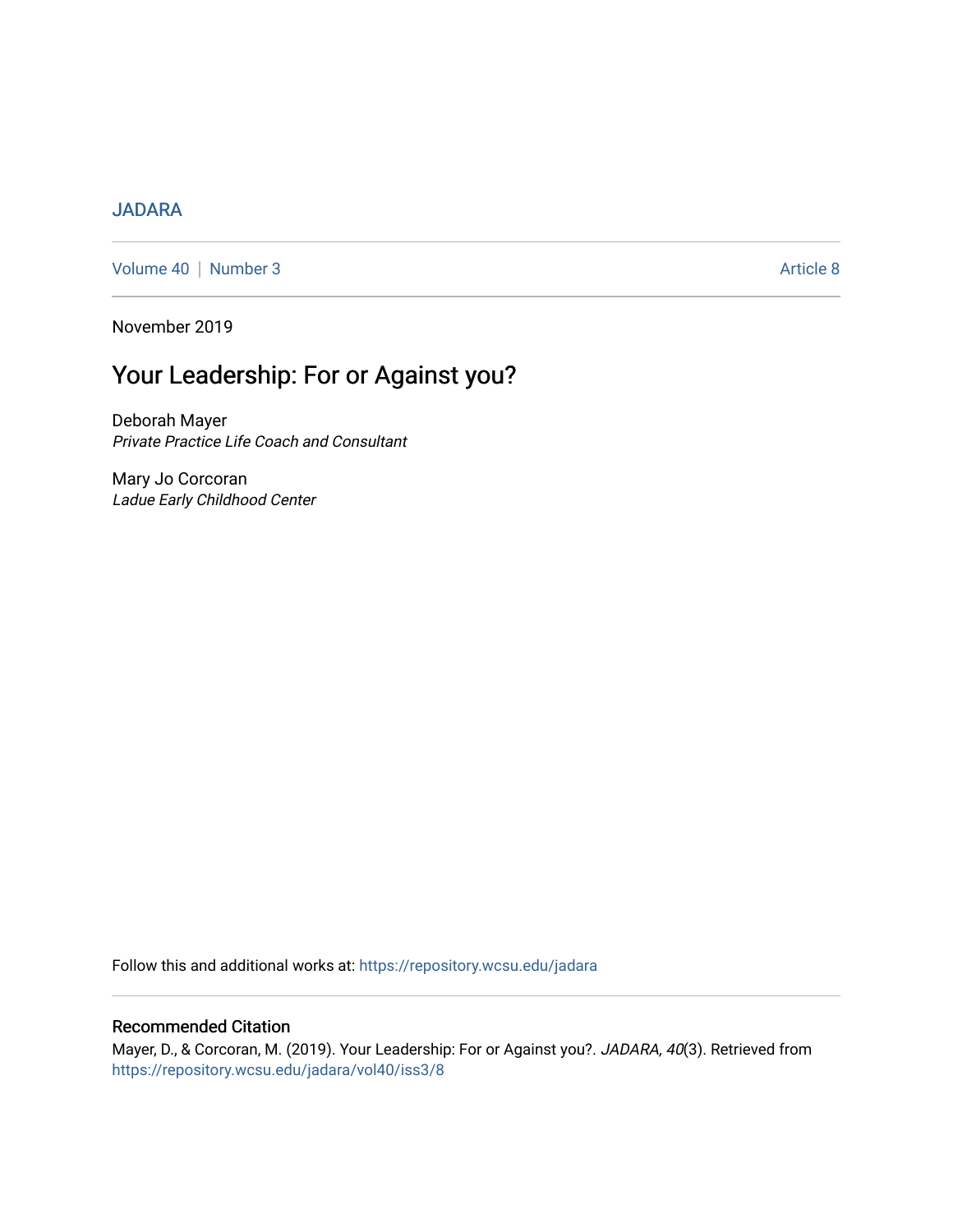# YOUR LEADERSHIP: FOR OR AGAINST YOU?

## Deborah Mayer, M.A., CRC, CRA

Private Practice Life Coach and Consultant

#### Mary Jo Corcoran, M.Ed., Certified Parent Coach Ladue Early Childhood Center

#### Abstract

Are your leadership skills working for you or against you? Would you like things done differently? Have you been pulled into too many directions and work life is out of balance? What will it take for you to take action? Come, explore your iimermost desires, and identify areas of change with experienced coaches. Clarify your visions, goals and ideas in an encouraging and supportive environment.

Many deaf and hard of hearing people have been underserved, ignored, misunderstood, misdiagnosed and looked down their whole lives. Coaching can help them to rediscover their self-worth and the power within themselves. Coaching provides balance, fulfillment and creates positive life and transition changes for everyone, including deaf and hard of hearing persons.

Educators, professionals, administrators and staff working with this population need to redefine their values, vision and roles in their jobs in leading or mentoring customers, clients and students. These are the crucial people who need help to define their values, clarify their visions, create and sustain life-changing results that move these deaf and hard of hearing persons to achieve fulfillment and balance in their lives. They should be directly addressing the needs of each person and consciously interweave the systems of agency, school, family and community to work together to meet the individual's needs. The coaching process offers a safe, non-judgmental place for change to happen.

There are two definitions of coaching:

1. A definition of coaching is facilitating change that will lead to desired results: Facilitating movement from a current state to a more desirable future state. Adler School of Professional Coaching, Inc. 2005-2006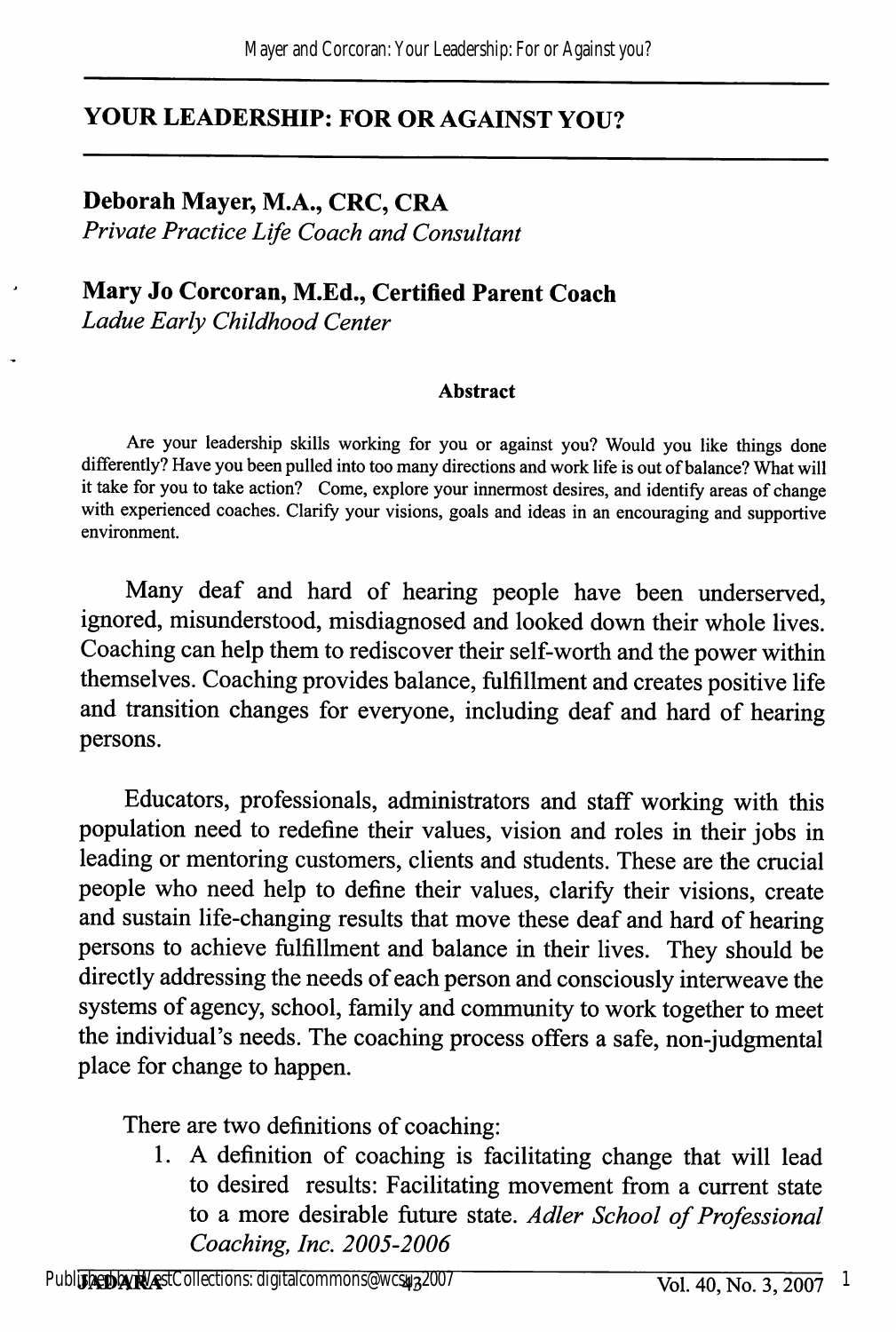2. A definition of coaching leaders is the focus is on coaching leaders and the client's capacity to take effective and purposeful actions to achieve desired results and to find fulfillment through their work and their lives. Georgetown University Leadership Coaching Program 2007

This is where coaching comes in for the leaders. It has repeatedly been shown that coaching pays off not just in better performance but also in increased job satisfaction and decreased turnover. But what makes coaching work best is the nature of the relationship. Coaching skills includes effective questioning and active listening to provide leaders awareness and responsibilities for their actions. Outstanding coaches sense how to give effective feedback. They know when to push for better performance and when to hold back. In the way the coaches motivate their leaders, they demonstrate empathy in action.

A successful leader is a person who is willing to take a journey in life. The key to transform someone who understands leadership into a person who successfully leads in the real world is character. Character qualities activate and empower.

Leaders with a visionary outlook are people-focused influential persons to help people grow and reach their potential. It requires a successful journey with an experienced team of leaders and followers. It is very important to be open-minded and ensure the communication charmels are with clarity, accessibility and understanding for the leaders and their teams. Communication is the key to be a great leader.

An interactive workshop, "Your Leadership: For or Against You?" was presented at the national ADARA 2007 conference, "Coming in Full Circle, Deaf Services: 1966-2007" in May 2007. This topic was addressed to current and prospective leaders in professions working with deaf/hard of hearing persons in direct and indirect services, administration, technology and legal areas. This workshop was designed to give participants opportunities to gain personal insights, critical thinking, problem solving, sharing and sense of team play.

A hands-on presentation focused on the coaching model. It was an intense interactive integrated learning and exploration coaching activity that provided participants with the basic means to have more productive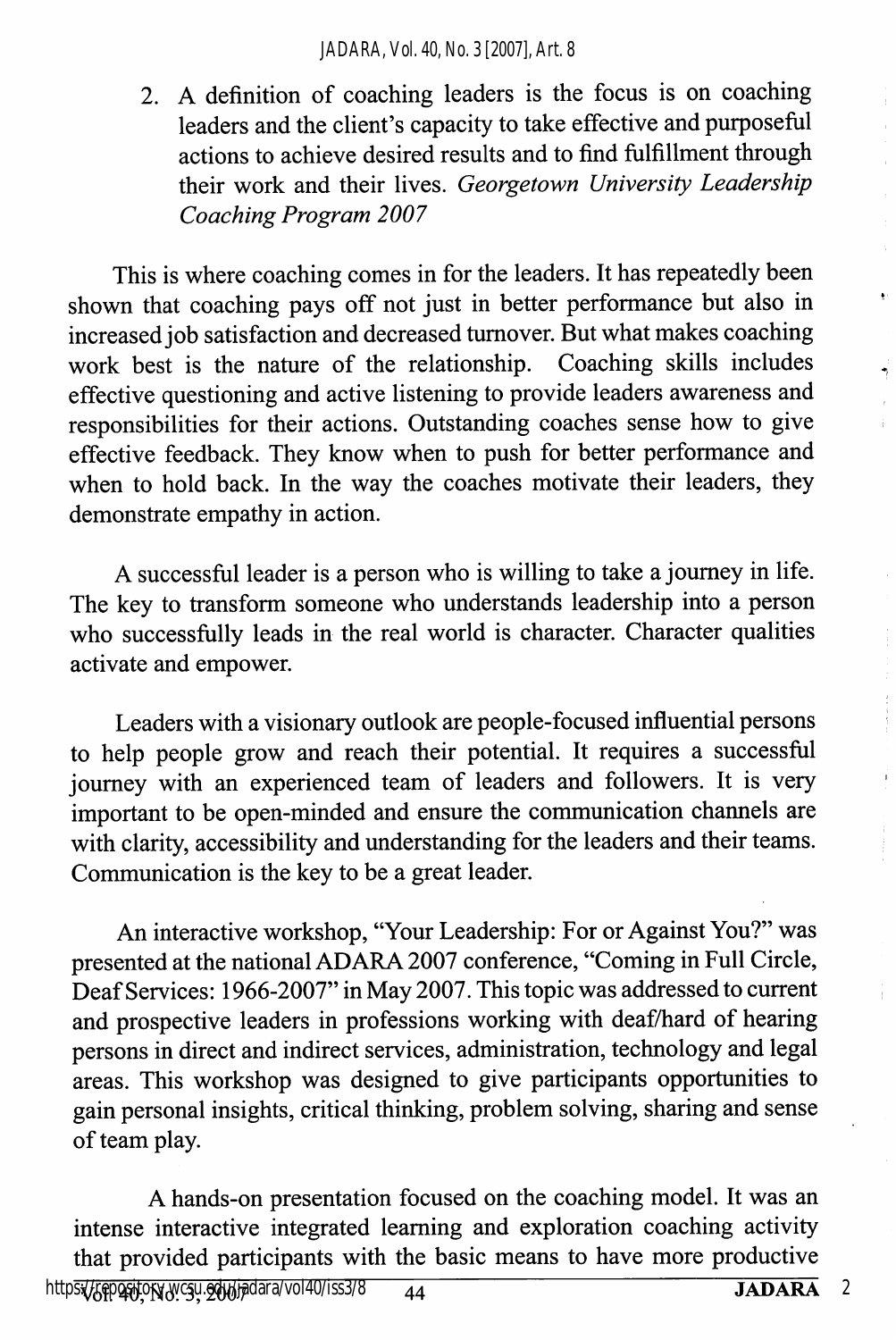conversations and build better relationships with their colleagues, consumers, clients and customers in programs, agencies and schools serving individuals who are deaf, late-deafened, and hard-of- hearing with/without additional disabilities. This, in turn, is the catalyst for better results.

Participants were provided with a basic introduction to learning about self, creating productive and fulfilling relationships, understanding within systems, dynamics and instruments of change. The participants were asked to think about a specific situation when they were operating at their best. The participants tumed to someone next to the person and told the story of that moment with their partners.

1. What are the personal characteristics you were drawing upon?

2. What are the strengths you were accessing in yourself?

We asked the participants their three adjectives that identify who they are at their best. We also asked the participants what they would want to walk away from this workshop. We established contract/ ground rules for the group. A coaching relationship starts with engaging people in a conversation where they clarify their vision, goals and ideas as well as their agreement to be challenged and supported.

In the beginning of the workshop, these constructive questions were to be asked of the participants focusing on their leadership skills in the workplace before going into the main activity:

1. What part of leadership either inspires or works for you?

- 2. What part of leadership frustrates you or does not work for you?
- 3. What causes disharmony in your work environment?
- 4. What part do you play in this disharmony?
- 5. What will be one thing that you will do different next week?
- 6. Are there any obstacles to that goal?
- 7. Where will the support come from?
- 8. What did you learn from this exercise?

We asked the participants to think about three leaders they have known personally and whom they admire, then list their names, qualities and characteristics. They were then asked to categorize them into their leaders' intellectual, technical and emotional groups.

Emotionally intelligent leaders help organizations create a competitive advantage through emotional intelligence, which would: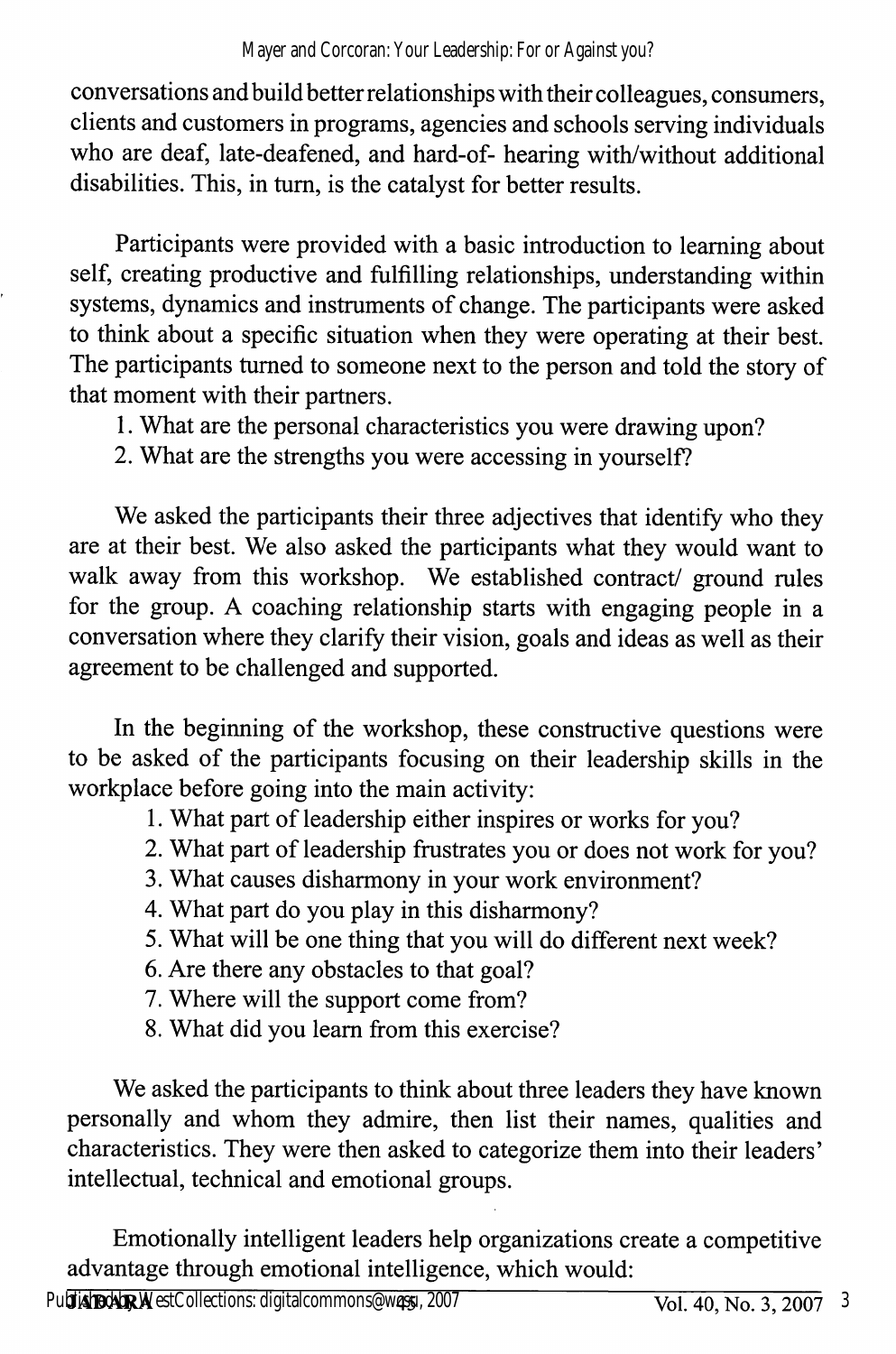- 1. Increase performance
- 2. Enhance irmovation
- 3. Effective use of time and resources
- 4. Improve motivation and teamwork
- 5. Instill trust.

Exceptional leaders with emotional intelligence tend to have excellent social skills. These leaders have "the capacity for recognizing our own feelings and those of others, for motivating ourselves, for managing emotions well in ourselves and in our relationships," (Coleman, 2004).

Five Emotional Intelligence domains of personal competence and capabilities that determine how we manage ourselves (Coleman, 2004) include:

- 1. Knowing one's emotions (self awareness).
- 2. Managing one's emotions.
- 3. Motivating oneself.
- 4. Recognizing emotions in others.
- 5. Handling relationships.

The main point is that leaders can stop having the undesirable emotions they are having. Leaders can leam to choose their emotional state. These are the principles which underpin Emotional Intelligence:

- IO and technical competence are important.
- Emotional Intelligence is the ability to understand your own emotions.
- Emotional Intelligence matters because emotions drive behavior and impact how things happen.
- Emotions drive leadership and our body transmits emotions (see Blink by Gladwell—when a leader does anything, people pick up their "cures").
- Emotionally Intelligent people embody themselves more fully than others.
- Emotional competence in leader's strengths or weakness can be measured in the gain or loss to the organization of the fullest talents of those they manage.

Today's leaders need Emotional Intelligence more than ever. We may all know someone who didn't exactly shine at school, but went on to be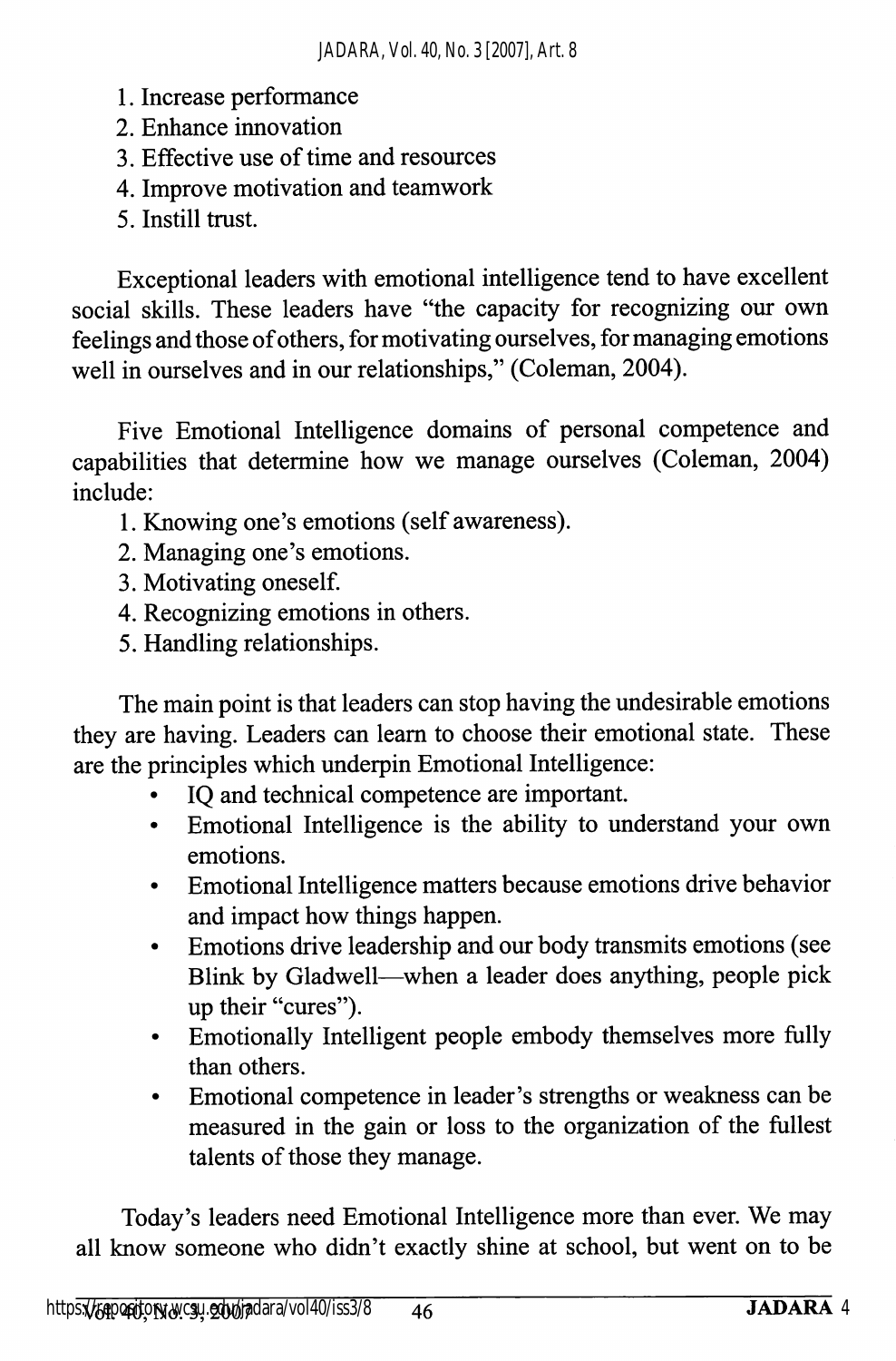successful in their chosen careers. A simple reason is that IQ is only one aspect of doing well while other reasons involve our abilities to empathize, fit in, to understand our self and other people.

In addition, numerous studies have shown that Emotional Intelligence makes the difference between a highly effective leader and an average one. In today's competitive knowledge-driven organizations leadership is more important than ever. Today's leaders, from top executives to line managers, must have more than just the right technical skills and IQ, they must possess Emotional Intelligence.

Critical Emotional Intelligence research show that 85%-95% of the difference between a "good leader" and an "excellent leader" is related to emotional intelligence (Coleman, 1998). In business, 70% of lost clients may be due to an Emotional Intelligence cause. For example, the client didn't like that company's customer service and decided to leave the company (Stroul, N. & Chittum, R., 1999).

The government has also shown interest in Emotional Intelligence research. The U.S. Air Force invested almost \$10,000 for emotional competence testing and saved \$2.76 million in recruitment (Handley, 1999).

Readers should reflect on their vision in a leadership position. Consider asking:

- What are the exciting things about the position?
- What are the two concerns about the position?
- What are the two concerns about the position in the deaf community?

For a final consideration, the participants were led by using the Simple Coaching Model map, "Grow Model," by John Whitmore, a powerful tool. There are four steps in the process, and GROW is an acronym: Goal, current Reality, Options and Will - which are seen as the four key elements. The piupose of the GROW model is to: compel attention, focus for precision and detail, and create a feedback loop.

- G is for Goal: What do you really, really want?
- R is for Reality: What is happening now?
- O is for Options: What could you do?
	- Identify your obstacles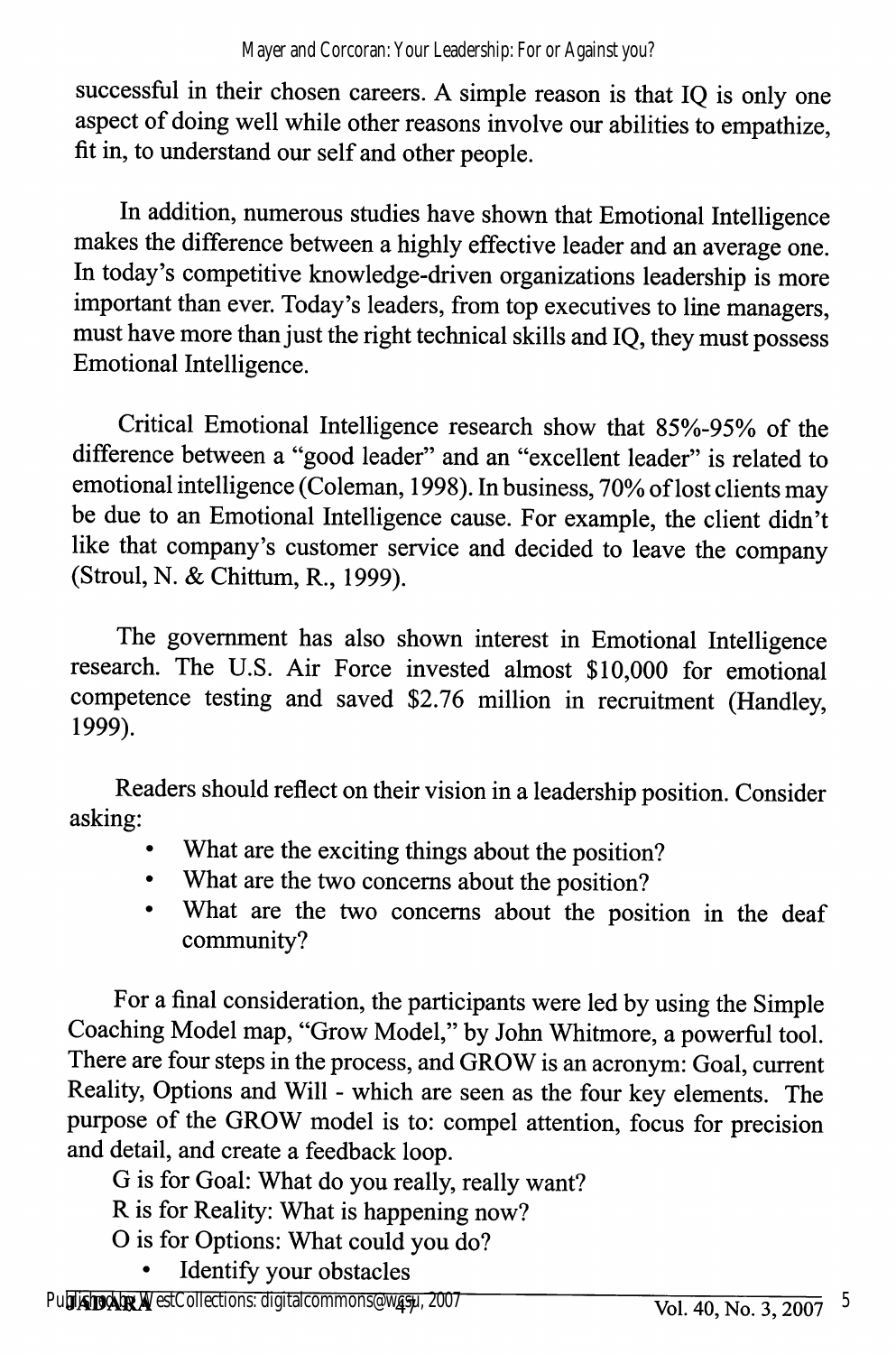W is for Way Forward. Way Forward and Will: What will you do?

• Create your action plan and get started. See what works for you. Map out to your path to success.

The participants were split into small groups to make a list of actions based on the GROW model on how to improve leadership in the deaf community and share with the large group.

Below is an excellent summary of questions to ask each person as listed in the book.

Questions to ask for Goal -Objectives or topics match wishes to discuss.

- Step #2 Questions to ask for Reality: The match's realistic starting point
- Step #3 Questions for Options: Feasible choices or options
- Step #4 Will do: Commitment to an action plan

Participants had opportunities to ask questions, and receive feedback from the facilitators. The presenters were trained by the Adler School of Professional Coaching and the Georgetown University Leadership Coaching Program.

## Conclusion

Our goal as coaches in the workshop is to not tell the leaders what to do. The purpose of our goal is to help leaders figure the solution themselves with tools to map out their paths to success. The GROW model is one of many coaching tools for leader performance. As John Whitmore wrote in his book, "It is a way of managing, a way of treating people, a way of thinking, a way of being."

Deborah S. Mayer, MA, CRC, CRA Mary Jo Corcoran, M.Ed. Leadership/Life Transition Coach Ladue Early Child<br>St. Louis. Missouri 10601 Clayton Rd St. Louis, Missouri Mayerstl@aol.com St. Louis, MO 63131